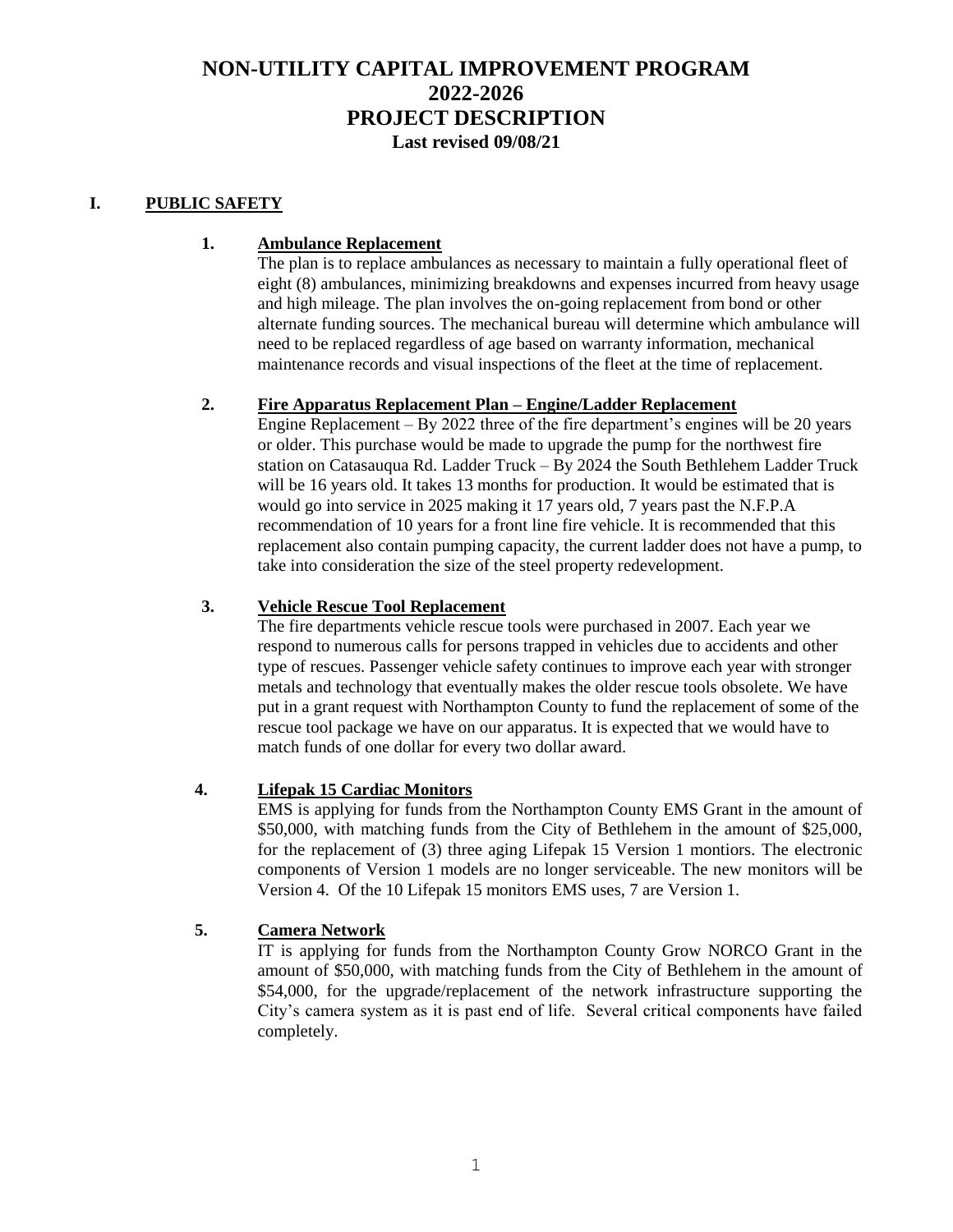### **II. PUBLIC WORKS**

## **A. TRAFFIC**

### **1. Isolated Intersections**

Install new or upgrade existing signals at various locations. Each intersection costs between \$230,000 to \$250,000. Proposed potential new signal locations include East Boulevard & Linden Street, Butztown Road & Easton Avenue, Linden Street & Elmhurst Avenue, and Third Avenue & Union Boulevard. Needed upgrade locations include Linden & Goepp Streets, Goepp & Main Streets, New & Market Streets, North & Main Streets, Center & Church Streets, Center & Market Streets and Walnut & New Streets etc. Design work for the upgrading of the traffic signals at the intersections of Linden Street & Elizabeth Avenue and Broad and Linden Streets were completed in 2019 and construction was completed at Linden Street and Elizabeth Avenue in 2021. Design/permit is completed and construction at Linden and Broad Streets will occur in 2022. Design for the intersections of Linden & Goepp Streets and Goepp & Main Streets will be completed in 2022, with construction to follow in 2023 depending on funding.

## **2. Traffic Safety Improvements**

Replacement of outdated traffic controllers and traffic signal cabinets at various locations for our 128 signalized intersections and flashers. Purchase of uninterrupted power supply units (UPS)**,** radio communication/interconnect equipment**,** and video detection cameras and equipment to replace damaged or broken in-roadway traffic loop detection is also budgeted under this item.

#### **3. Decorative Street Lights LED Lamp Replacement**

The City continues to undergo the complete transition from HPS street lighting to LED street lighting, including decorative style street lighting. This project is to replace approximately 2,650 existing high pressure sodium lamps with energy efficient LED lamps in the decorative street lights including the 412 corridor. The City will start recouping the annual savings of 60% on our energy bill, which will offset the cost of the upgrade over the next few years. The total cost is estimated at \$215,000 for materials and labor.

## **4. Decorative Street Lights Upgrade**

The City continues to undergo the complete transition to smart LED street lighting, including decorative style street lighting. This project is to replace the existing 2,500 photo cell control on each decorative street light and converting it to a smart node. These smart nodes will connect to the existing city street lighting monitoring system that was installed in phase 1 of our LED conversion in 2013. The total cost is estimated at \$300,000 for materials and labor.

## **III. STREETS**

### **1. South New Street- Streetscape Improvements**

The City received a grant for streetscape improvements to South New Street from  $3<sup>rd</sup>$ Street to Farrington Square. The conceptual design and public input meetings took place in 2018. Design of the project was completed and bid but bids came in too high and for some trades we received no bids. The project will be re-bid in late 2021, with construction starting in 2022. The work will also include improvements required as part of the turnback of the section of road between  $3<sup>rd</sup>$  and  $4<sup>th</sup>$  Streets from PennDOT, as well as a unique bus shelter/gathering place located at the Greenway and New Street.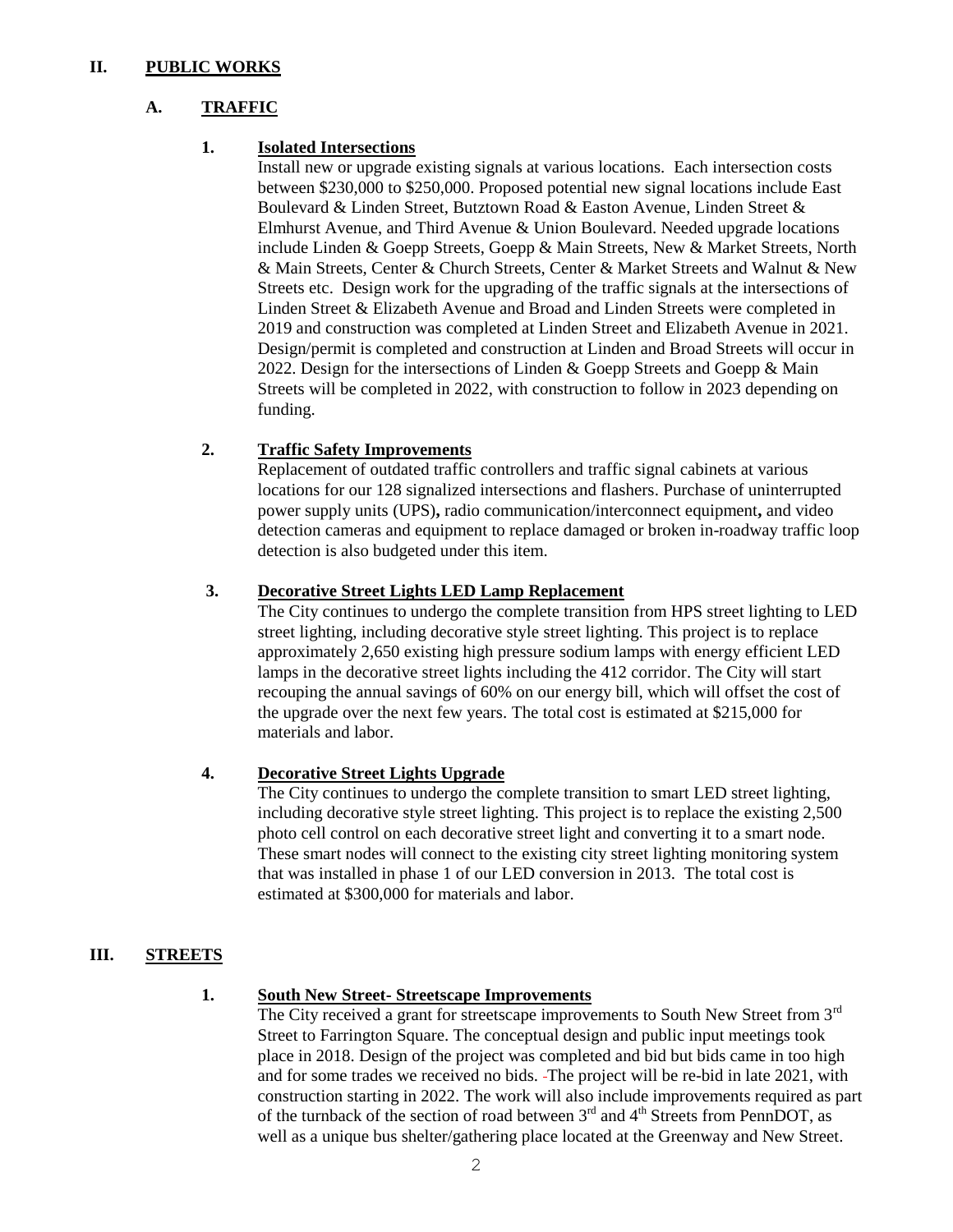#### **2. Public Works Engineering Costs for CDBG Eligible Street Projects**

Design costs/fees for street reconstruction projects.

## **3. Linden and Center Streets Two Way Conversions**

Dating back to when Bethlehem Steel was in operation, Center Street was made oneway north and Linden Street one-way south between approximately Elizabeth Avenue and the Fahy Bridge (New Street). This was to facilitate traffic to and from the Steel Company during peak hours. Since the closure of Bethlehem Steel, the roadways have been left in their one-way configurations and the City will explore the conversion back to two-way traffic with the driving forces being economic impact and traffic calming / accident reductions. A full traffic impact analysis will be conducted to analyze the proposed modifications and recommend timing changes to the signals and/or the installation of additional signals, etc. to support the conversion. Design costs will also incorporate the revisions to all signal permits. Construction costs are anticipated to be high due to the amount of signal work to be completed on both roadways to support two-way traffic. This project has been placed on the Long Range Transportation Plan with funding planned between 2031 and 2045. Penn DOT has programmed \$7.2M for this project in the future. We believe the Linden Street portion of the work could be completed for far less and have estimated a 2023 cost of \$1.2M. PennDOT is currently planning on re-surfacing Linden Street from Elizabeth Avenue to Route 22 in 2024.

## **4. Northside 2027 Pedestrian Safety Improvements**

This project is for pedestrian safety improvements in the Northside 2027 area. Improvements may include ADA ramps, crosswalks, bump outs, and medians.

## **5. Street Overlay Program**

Overlay various streets throughout the City in accordance with our road management program. Proper upkeep/maintenance of the City's 260 miles plus of roadway require well over \$2,000,000 in annual expenditures and we are currently backlogged approximately \$18 million in work. CDBG funding includes ADA curb ramps.

## **6. Mack Heavy Duty Medium Dump Truck**

This is to replace Unit #161, a 2005 GMC dump truck, and the second listed for 2024 is to replace Unit #162, a 2010 International dump truck. All are used for plowing, pulling leaf loaders, clean up, and assist in the streets paving operation. All trucks are in poor condition and need to be replaced.

## **7. Caterpillar Model 930M Wheel Loader**

This unit would replace Unit #715, a 2008 John Deere front end wheel loader that is used for loading salt into trucks during winter operations, to load fallen trees during storms, and for road construction during our paving operations. The frame on this unit is rusted and will not be able to be driven across the road during emergency operations.

## **8. Service Body Trucks**

This is to purchase two new service body trucks to replace #159, a 2012 Jeep Cherokee and #150, a 2013 Jeep Cherokee. A service body truck instead of an SUV is being procured to allow for permanent organized storage of all the needed tools and supplies in secure cabinets on the trucks for transport by the supervisors and use by the workforce at job sites.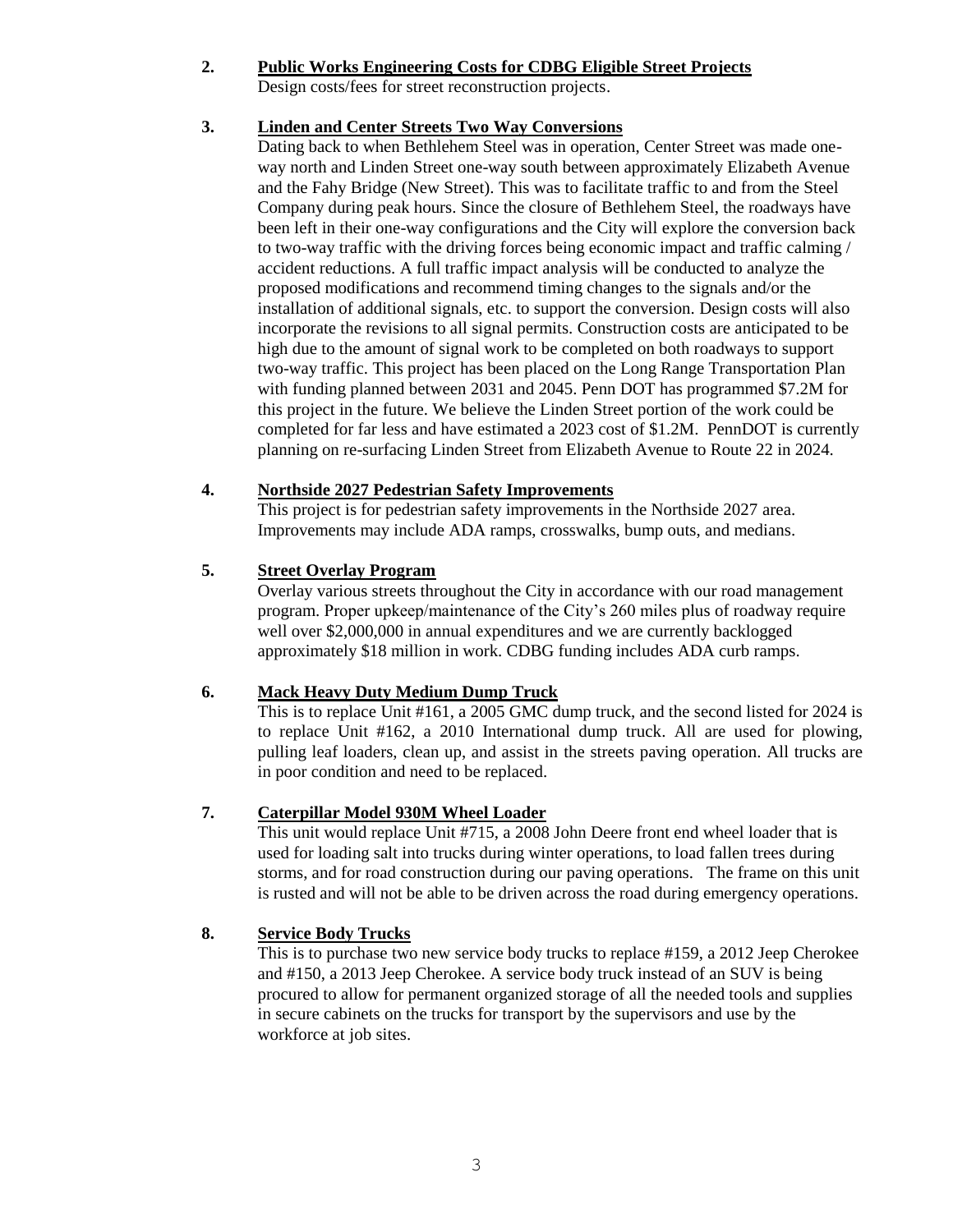## **9. Mack Heavy Duty Large Dump Trucks (Tandem Axle)**

This is to replace Unit # 170, a 2002 GMC Dump Truck in 2022 and Unit #165 in 2024, that are used for plowing, pulling leaf loaders, clean-up, and assist in the streets paving operation. These trucks are in poor condition and need to be replaced.

## **10. Landoll 440B-50CA Gooseneck trailer**

This is to replace Unit #738, an Eager Beaver 10-ton trailer used for small paver and rollers, and Unit #741 and #746, both 2006 Imperial trailers. This larger trailer will allow us to transport twice the cargo of one of the smaller trailers while utilizing only one truck and one driver.

## **11. Ravo 5- iSeries Street Sweeper**

This is to replace Unit #708, a 2011 Pelican Sweeper.

## **12. RAM Small Dump Truck**

This is to replace Unit #152, a 2004 GMC that is used for cleanup and plow operations.

## **13. Spray Patch Truck**

The spray patch truck the City acquired for road maintenance (pothole repair) has proven to be a great asset and repairs made with this unit have been long lasting. One of the biggest advantages this unit affords is that it only requires 1 operator versus 4 with a traditional pothole repair crew. Given that we continue to struggle with not having adequate personnel to keep in-house paving going consistently, we propose to add another patch truck to our fleet.

## **14. Plow Pick-up Truck**

This is to replace Unit #176 a 2011 Ford F-350 in 2023 and in 2024 to replace Unit #157 a 2013 Chevy K3500 HD.

## **IV. STORM SEWERS**.

## **1. East Boulevard – Boyd Street to Lansdale Avenue**

The storm sewer needs to be extended due to the flooding at the intersection of East Boulevard and Boyd Street. The work area is at the intersection of Lansdale and Boyd and continuing north on Boyd. Scope of work includes 3 catch basins intercepting storm water at the intersection and connecting it north through 3 manholes to the existing storm water system.

## **2. Old Brick Sewer on Broadway - Jischke to 3rd Street**

This project is to rehabilitate or repair an old 8-foot diameter brick sewer on Broadway from Jischke Street to Third Street. The scope of work is yet to be fully determined and hence the estimated cost is very preliminary.

## **3. Millside Drive & Traveler Avenue - Drainage Improvements**

This project is to replace an undersized and poorly sloped storm sewer and outfall from the intersection of Millside Drive and Traveler Avenue to the Saucon Creek. This area (grass and street) frequently backs up during heavy rains.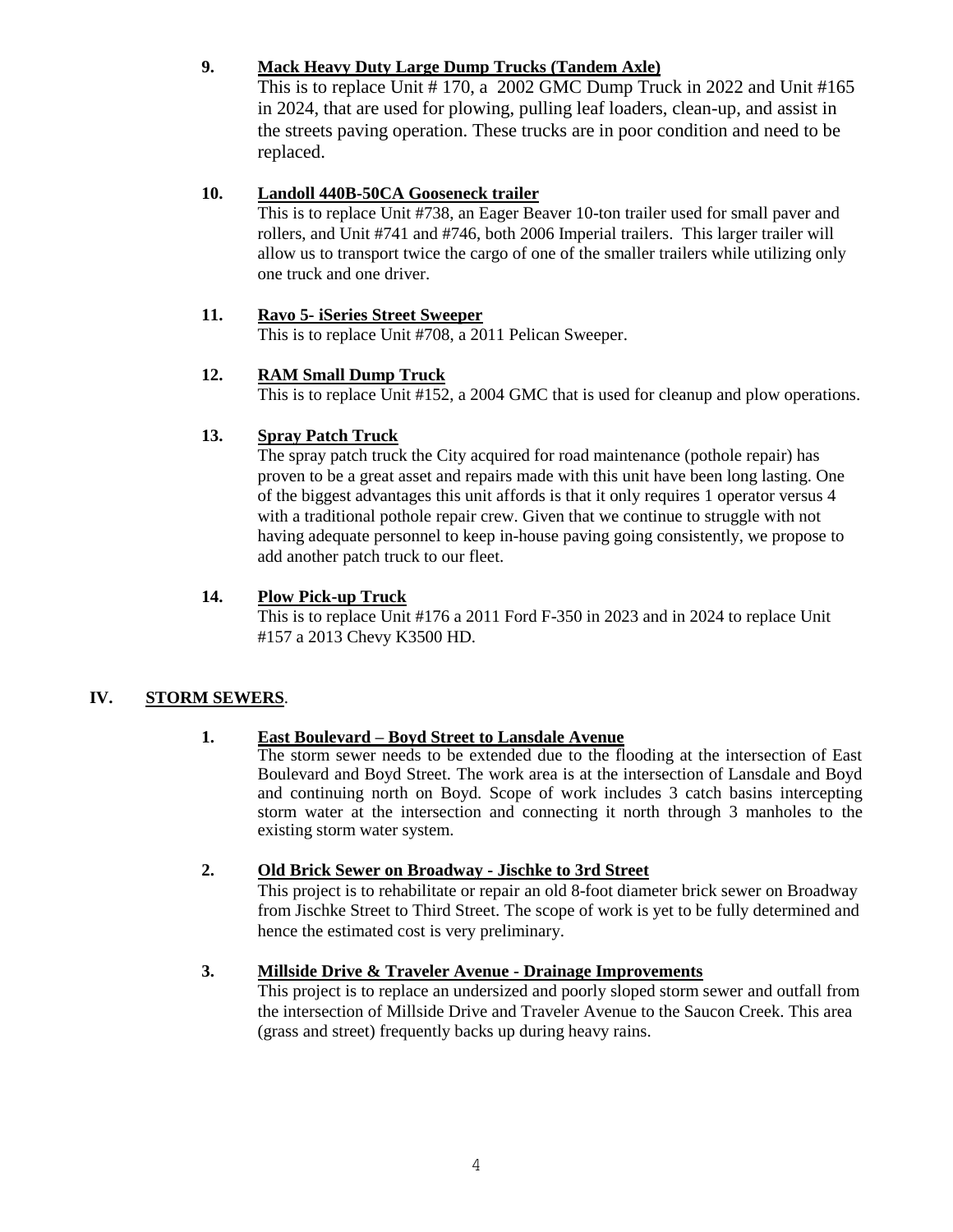### **4. Stefko Drainage Swale**

This project was originally designed to upgrade the existing drainage channel between Broad Street and Lehigh River to eliminate flooding at the former Bethlehem Steel Power Plant and to reclaim existing city owned property for future use. Due to changed conditions, this project has been reevaluated to principally include a possible culvert under Lehigh Canal and selected improvements along the swale to reduce erosion and sediment transport to the river. A Growing Greener grant was received in 2013 for design and was completed in 2016.. The Project will be completed in two phases in 2023 and 2024.

## **5. West Goepp Street – Masslich Street to New Street**

Upgrade storm water system (inlets and/or main) to address flooding along West Goepp Street (south side curbline) during heavy rain (anything greater than a 6-month storm). Additional investigations and a detailed H&H analysis will be performed to identify causes of flooding in the existing system and better define the final scope of work. The estimate of \$250,000 is very preliminary and will likely be revised once H&H work is complete  $\&$  scope of work is more defined.

#### **6. 5th Street Storm Sewer Replacement**

This project is to replace the existing clay pipe along E. Fifth Street from Buchanan to Fillmore and along Fillmore from Fifth to Packer. The existing clay pipe was installed in the 1950s and video inspection shows the pipe is deteriorating and has holes in the invert. Considering the age of the pipe, continued deterioration is anticipated. The proposed replacement of the system will eliminate the exfiltration and prevent future damage to the road and adjacent utilities. The estimated cost is preliminary and will be better defined once preliminary engineering is completed.

## **7. Creek Road Culvert Replacement**

The Creek Road Culvert project is to replace the existing deteriorated culvert along Creek Road north of Friedensville Road. The culvert has been damaged by repeated flooding and the roadway is often overtopped during storms. In addition, the existing culvert is narrow, allowing only a single lane to cross. The replacement culvert will be sized to allow two lanes of traffic and reduce flooding of the road. The guiderail also needs to be upgraded to meet current safety standards. The culvert replacement project was bid in 2015 but the bids came in significantly above the available funding. We completed repairs to address the most urgent issues, including guiderail and concrete deterioration in 2015/2016, and differed the full replacement of the culvert to a later year due to the interim improvements.

## **8. Johnston Drive Swale Improvement**

Improvement of an open swale south of Johnston Drive from East Boulevard, under Shakespeare Road, to the City of Bethlehem and Bethlehem Township border. The City has challenges maintaining this swale from property owners along the swale, which is often the subject of dumping of debris. Additional investigations and a detailed H&H analysis will be performed to identify potential issues with the existing system to define the final scope of work. Preliminary plans call for enclosure of this swale.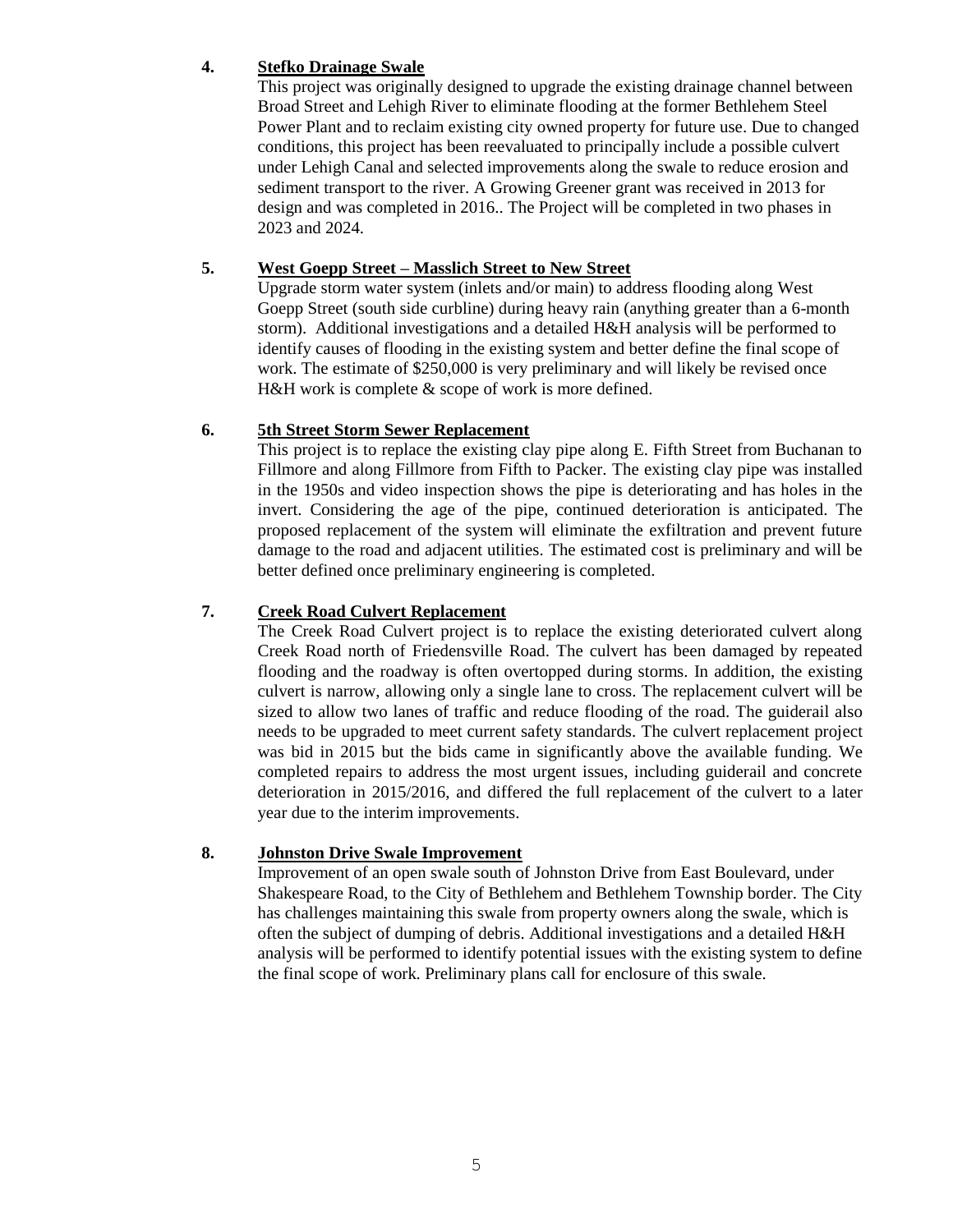## **9. Easton Avenue to Stefko Boulevard Storm Sewer Upgrades - Various Locations (Phase 1 and 2)**

This project is to replace and upgrade the storm sewer from Easton Avenue, down Barbara Street, Sycamore Street, Walters Street, Minsi Trail Street, and Wallace Street, to Stefko Boulevard and Pembroke Road. The flow then discharges into the Stefko Swale and ultimately into the Lehigh River. In heavy storms there have been drainage issues along this run. Phase I would be the addition of a second pipe in the lower end of the system from Washington Avenue to Stefko Boulevard. Phase II would be collection system improvements to the system from Easton Avenue to Washington Avenue. Estimated costs are very preliminary as they are not yet based on a detailed analysis and preliminary design.

#### **10. Miscellaneous Drainage Structures**

These funds are used to make repairs to catch basins, headwalls, culverts, pipes, etc. throughout the City's extensive storm sewer system.

## **11. North Street Storm Sewer Replacement**

This project is for the replacement of the existing deteriorated terra cotta storm sewer along North Street between Main and Guetter Streets.

#### **12. Broad and Guetter Streets Storm Sewer Replacement**

This project is for the replacement of the existing deteriorated storm sewer at the intersection of Broad Street and Guetter Street. Work will also include sidewalk repair and road restoration. A portion of the repair of this area was done in 2018.

#### **13. Stormwater Pollution and Flood Prevention Program**

This is for the implementation of a stormwater pollution and flood prevention plan. Projects may include stormwater pollutant reduction Best Management Practices (BMPs), which could consist of detention basin restoration, retrofits of existing detention basins, installations of new basins, water quality improvements, stream bank restoration, and other BMP installations.

## **14. Ettwein Street Storm Sewer Replacement**

Currently catch basins on the east side of Center at Ettwein collect stormwater and discharge at grade to the street on the west side of Center. The water then flows west on Ettwein Street to the catch basin at New Street. This project is to replace the existing catch basins, add new catch basins along Ettwein Street and connect the piping to the existing stormwater system at New Street. Additional investigations and a detailed H&H analysis will be performed to identify potential issues with the existing system to define the final scope of work.

#### **15. Keim Street Storm Sewer Improvements**

This project is to install a storm sewer system in Keim Street between Marion Street and Hilton Street to connect to the existing Storm Sewer system on Barbara Street. Currently no storm sewer exists in this section of Keim Street and water ponds significantly during storms. Additional investigations and a detailed H&H analysis will be performed to identify potential issues with the existing system to define the final scope of work.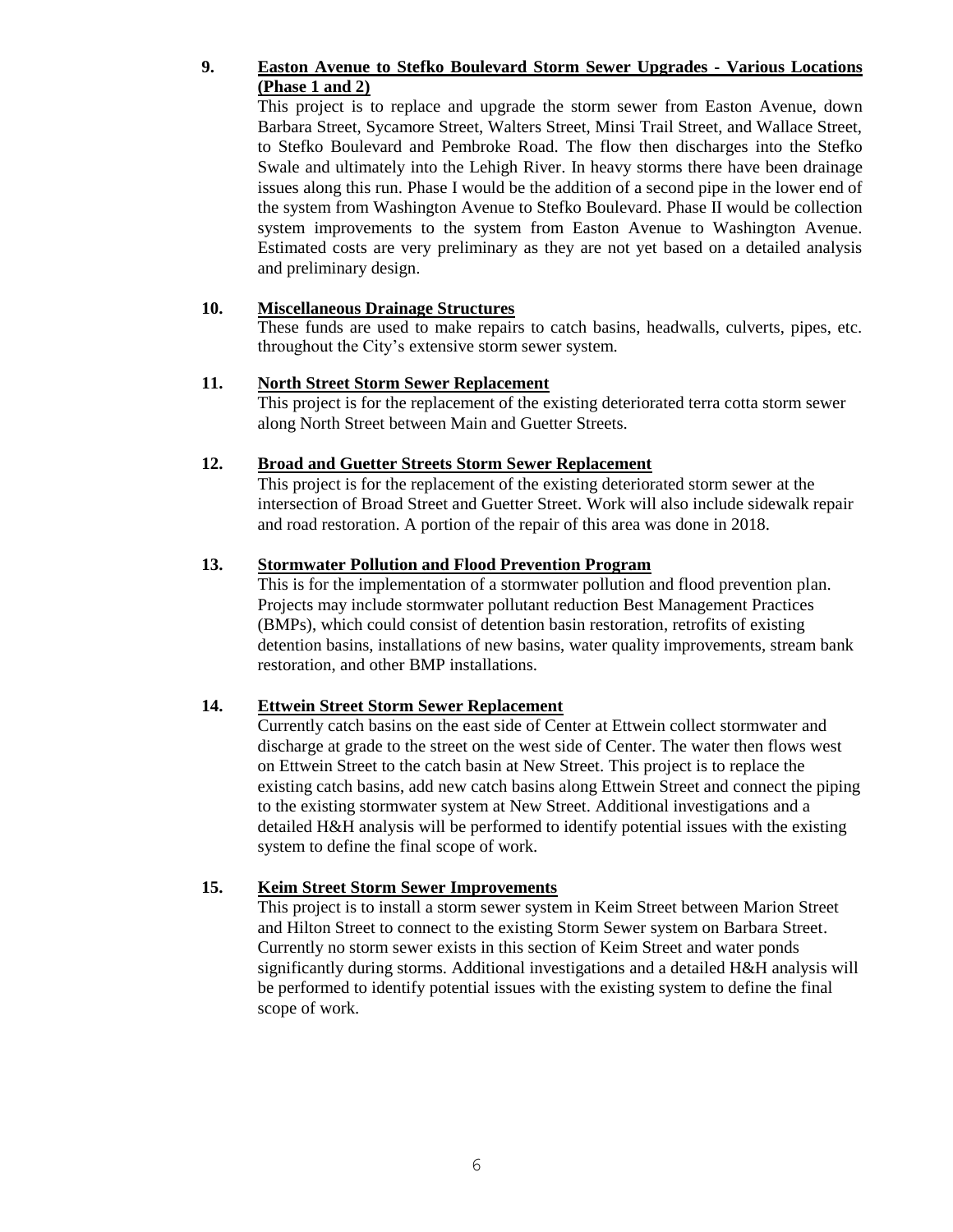#### **16**. **Greenway Drainage Swale**

This project must be completed during 2022 due to the current overflowing and erosion issues along a quarter mile segment of the Greenway Trail. Re-grading and stabilization of the bank is required to prevent flooding, minimizing erosion, and maintaining adequate stormwater discharges. Vegetation and debris needs to be removed and maintained to ensure there is a clear pathway for stormwater to flow from the swale to the Saucon Creek. Additional investigations and a detailed H&H analysis will be performed to identify potential issues with the existing system to define the final scope of work.

### **17. Cloverleaf Street Drainage Improvements**

The current grading of the street is causing flooding in front of 1708 West Cloverleaf Street. The road needs a new profile to direct water away from the above stated property address and to prevent flooding in the area.

#### **18. 378 Swale Improvements**

The purpose of this project is to redesign the 378 swale to prevent flooding, minimize erosion, and maintain adequate stormwwater discharge. The existing concrete swale is deteriorating at various segments. The proposed improvements may include replacing sections of the concrete lined swale with vegetated sections, and reconstructing segments of the swale to improve drainage flow, prevent future damage to roads and adjacent utilities, and improve water quality and reduce sedimentations. An H&H evaluation and preliminary design will be completed to define the final scope, and the construction will be done in phases.

## **19. Goepp St & 4th Ave**

This project is to install 2 to 3 catch basins and 2 manholes to intercept stormwater from West Goepp Street and convey underground to an existing storm sewer on West Spruce Street. Additional investigations and a detailed H&H analysis will be performed to identify potential issues with the existing system to define the final scope of work.

## **V. PUBLIC WORKS - FACILITIES**

## **1. Facilities Capital Improvements**

Funding is to support improvements identified by the comprehensive facilities evaluation, other previously identified improvements, and unexpected major necessary capital improvements to all City facilities. Currently identified improvements include Ice House porch and steps replacement, HVAC replacement at the Ice House, and replacement of air handlers, heat exchangers, pumps, pneumatic controls, air filters, condensers and pumps at various facilities, exterior improvements, railings, new windows on ground floor for the Police Department, HVAC component replacements, replacement of pavers on the plaza, and upgrade of the City Center elevators (parts are no longer available for existing elevators). In addition, funding is included for improvements/renovations at the City's Fire Houses focusing on functional concerns of the facilities and energy efficiency improvements. Work includes replacing/upgrading heating/cooling/ventilation systems, paving, replacement of doors/windows, other facility interior/exterior improvements and renovations. Safety concerns and code issues identified by Public Works, Safety Committee, Fire Department, and Inspections will also be addressed. Projects may also include roof renovations/replacement, exhaust/air systems to improve air quality, emergency lighting, renovation/replacement of unsafe structures, purchase of special equipment as deemed necessary to handle safety/code requirements, and other unforeseen repairs/improvements to facilities/equipment to extend the life of capital assets. Funding this line item also includes evaluation and improvements to the Police Department space.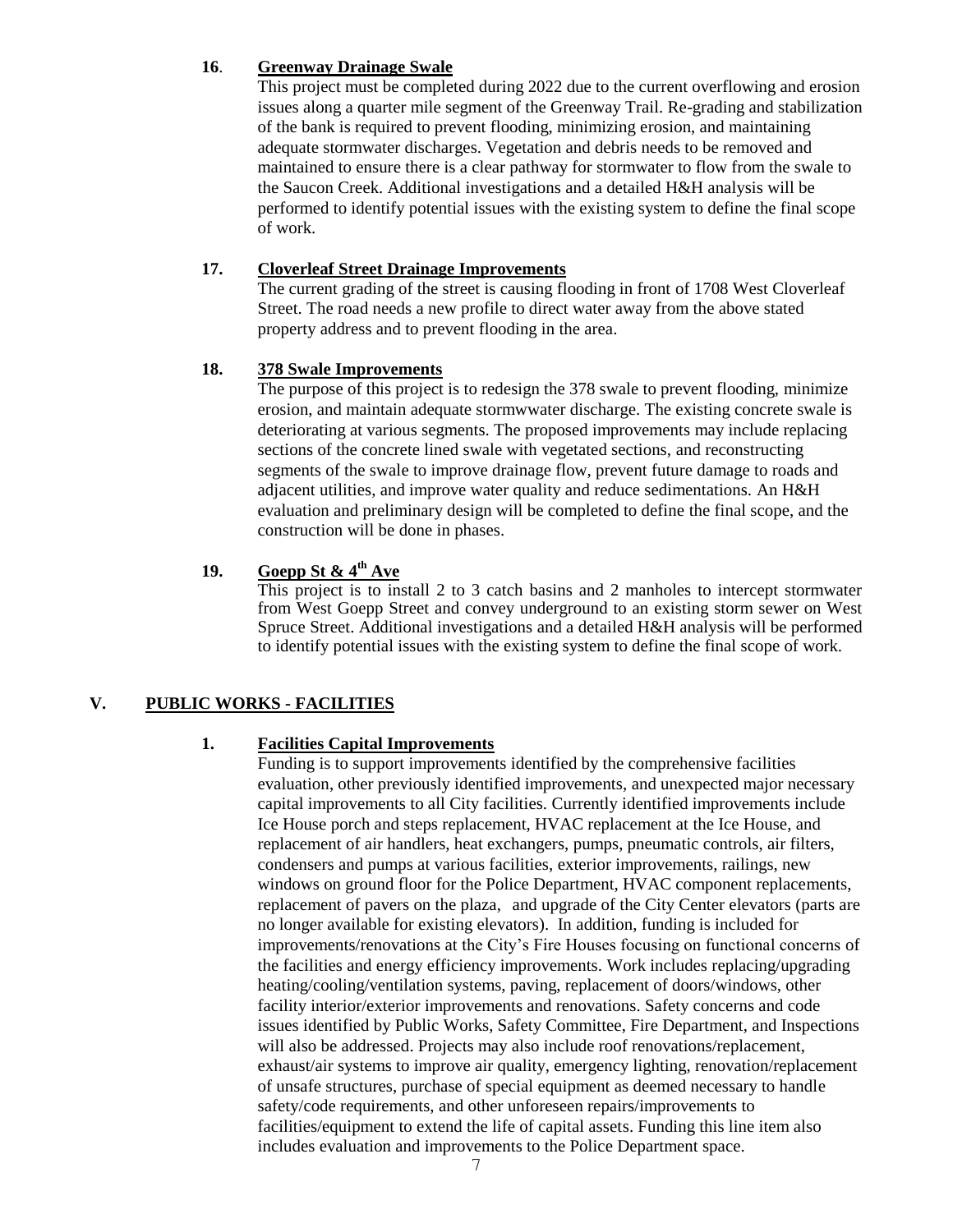#### **2. Rodgers Street Maintenance Facility Replacement**

The City's Grounds Maintenance Bureau and Traffic Maintenance Bureau both work out of the facility at Rodgers and Lewis Streets. This is a former Naval Reserve Center built in 1950 and is in poor condition and not suitable or cost effective for the current use. The structure will be demolished and replaced with a new pole barn structure better suited to the City's operations and needs. Funding is to cover design, demolition, asbestos abatement and construction. Asbestos removal and demolition work was completed in 2021, and design & bidding for the new building was also completed in 2021. Funds in 2022 are to cover all construction payments in 2022, as the amount of construction anticipated to be completed and paid in 2021 is not fully defined at the time of preparing this plan.

## **3. City Emergency Services Facility**

This project is the construction of a pole building which would be attached to BFD Company #5 on Easton Avenue. This building would be a storage area for Police, Fire, EMS, Emergency Management supplies, equipment and vehicles. The building would be an "emergency service facility" that would be utilized by all City Emergency Services. Currently, these vehicles are spread all over the City, indoor and outdoor at all times of the year. Having these vehicles in one central location, in a secure indoor facility is instrumental on the wear and tear of the technical equipment in them and also on the life duration of each unit. Attaching the pole building next to a fire station enables a 24 hour security presence. The building would also include an elevated area which would be a joint Fire, Police, EMS and EM training area. This would be a simple classroom style room with two small offices for Fire and Police Specialized Units, i.e.: ERT and EOD Units. With the construction of this building, the City's Emergency Services; Police, Fire, EMS and EM, would be able to consolidate, secure and protect the specialized equipment they utilize in the City. Several vehicles have to stay plugged into a power source when not in use.

## **4. City Hall Plaza Drainage Pipe Replacement**

The drain pipes for the plaza run through the garage and are galvanized steel. The pipes are corroding, frequently clog, and gather calcium deposits which causes backups in the plaza drains and likely contributes to or causes the existing leaks in the facility. The piping is jetted annually, but the problems persist. The drain piping in the garage will be replaced with larger diameter PVC pipe which will not collect future calcium deposits as readily as the galvanized steel. In addition, some of the existing piping has asbestos insulation that will be abated.

## **5. Superior Boiler Replacement**

City Hall was originally served by two Superior Boilers. A third boiler a Lochinvar Boiler was installed in 2013 (Boiler #3). Superior Boiler #2 no longer functions and Superior Boiler #1 is original to the building as well and has exceeded its useful life. If Boiler #1 breaks down, we would be functioning on Boiler #3 with no back up. The new boiler, to replace boiler #2, will be a new gas fired boiler similar to the Lochinvar.

## **6. Library Exterior Column Repair**

The 38 steel columns around the perimeter of the Library are corroded at the bases. Several columns had repairs made in the recent past, but the repairs are beginning to corrode. The concrete slab will be removed below the columns down to the beam and new piers will be built to support the steel column base. This project will be completed in phases to address the repairs in order of condition. Some repairs (4-5 columns) should be done as soon as possible.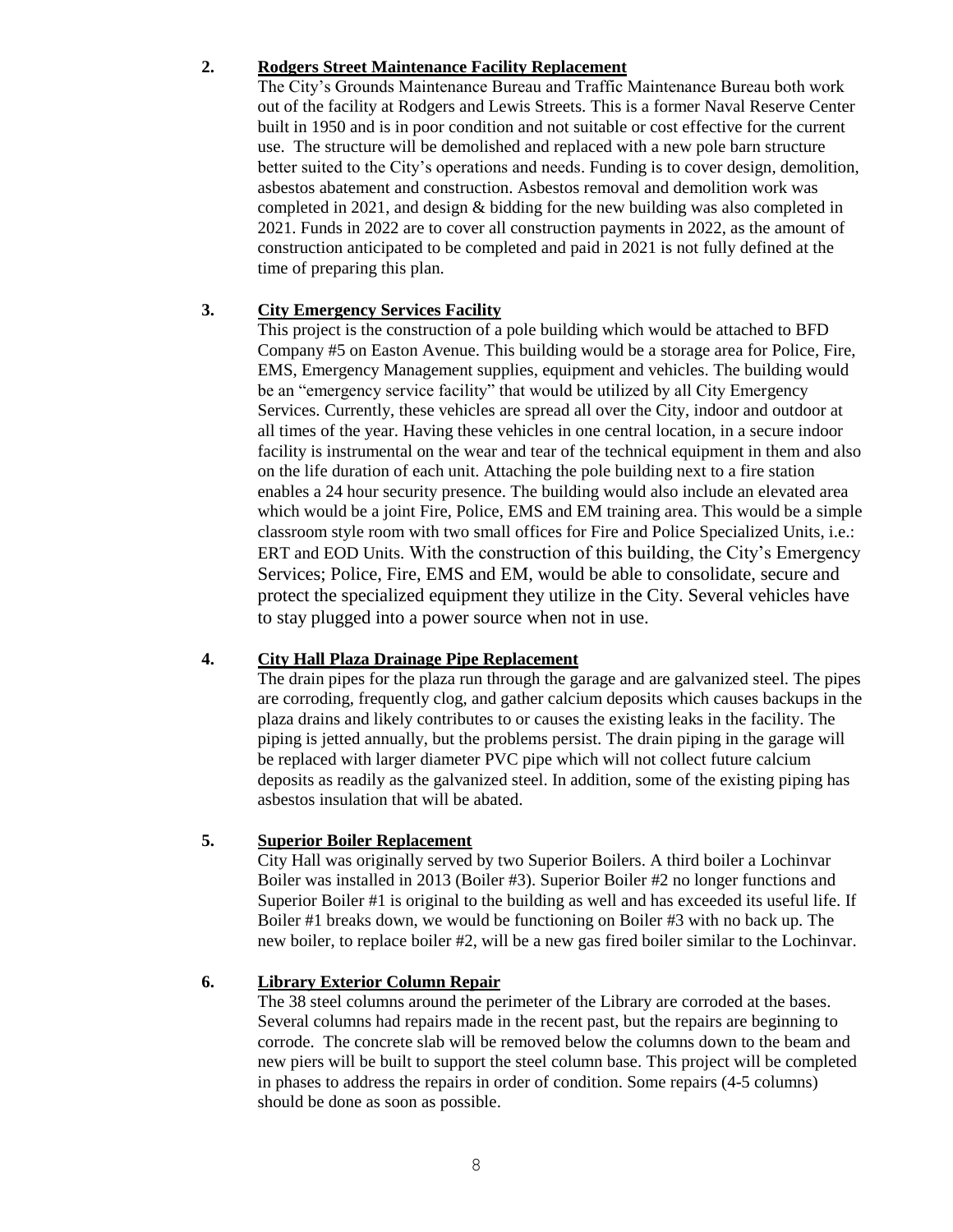### **7. City Hall Garage Structural Concrete Beam Repair**

The concrete beam in the garage below the front of the Library Entrance is spalling and rebar is exposed and corroding. This beam carries much of the load from the front façade of the Library. Temporary shoring will be necessary to support the beam while the deteriorated concrete is removed. Corroded reinforcing steel will be repaired and the repair material will be dowelled into the existing concrete. This item covers engineering costs for this work and other City Hall Complex projects as well as repairs to this beam estimated at approximately \$60,000.

## **8. City Hall Garage Floor Repair**

The floor in the City Hall Garage has deteriorated over the years due to deicing salts, studded tires and other impacts. This has caused significant spalling of the concrete for approximately 75% of the floor resulting in various degrees of roughness and tripping hazards. The scope will include removal of the entire floor and replacement with a bituminous section floor.

## **9. Domestic Water Tank Replacements**

This project is for the replacement of two large domestic water tanks with hot water heat exchangers. These tanks are original to the City Hall Complex and are insulated with asbestos. The circulating pumps, controls, and heat exchangers are all beyond their expected life and in need of replacement. The asbestos will be abated and the tanks replaced with smaller, gas fired, condensing water heaters

#### **10. Administration Building Second Floor Window Replacement**

The fixed windows on the second floor are older and have deteriorated glazing putty and fogged panes. Minor corrosion is evident on both the interior and exterior of the frames. The majority of the windows in the building have been recently replaced.

#### **11. Underground Storage Tank Closures**

The Serenity Garden at the City Hall Complex contains two 10,000 gallon, single wall, heating oil tanks. The tanks provide oil to Superior Boiler #1, the diesel emergency generator and the diesel fire pump. The amount of fuel used is reduced since natural gas is now used as the primary heating fuel. The tanks are oversized and should be removed prior their developing leaks.

## **12. Floor Tile Replacement**

Much of the flooring in the City Center is original 9"x9" resilient tile with a lowpercentage asbestos mastic. The City has been remediating the ACM on an as-needed basis with renovations. The flooring in some of the Police areas is chipped and damaged and entire sections are missing, exposing the subfloor. Some finish flooring has already been replaced with VCT or is finished concrete. This funding is to complete the remaining areas.

## **13. Ceiling Tile Replacement**

The ceiling tile in most of the City Center are from the original construction, predominantly not in good condition and are in need of replacement. In addition, the lighting fixtures are original and in need of upgrade and replacement.

#### **14. City Hall Chiller Replacement**

In 2020, one of the original chillers was replaced at City Hall with a new Smart Chiller that is high efficiency and uses 50% less electricity along with having redundant motors for increased reliability. This item is to replace another chiller at City Hall that is almost 25 years old. We will again use the high efficiency chiller.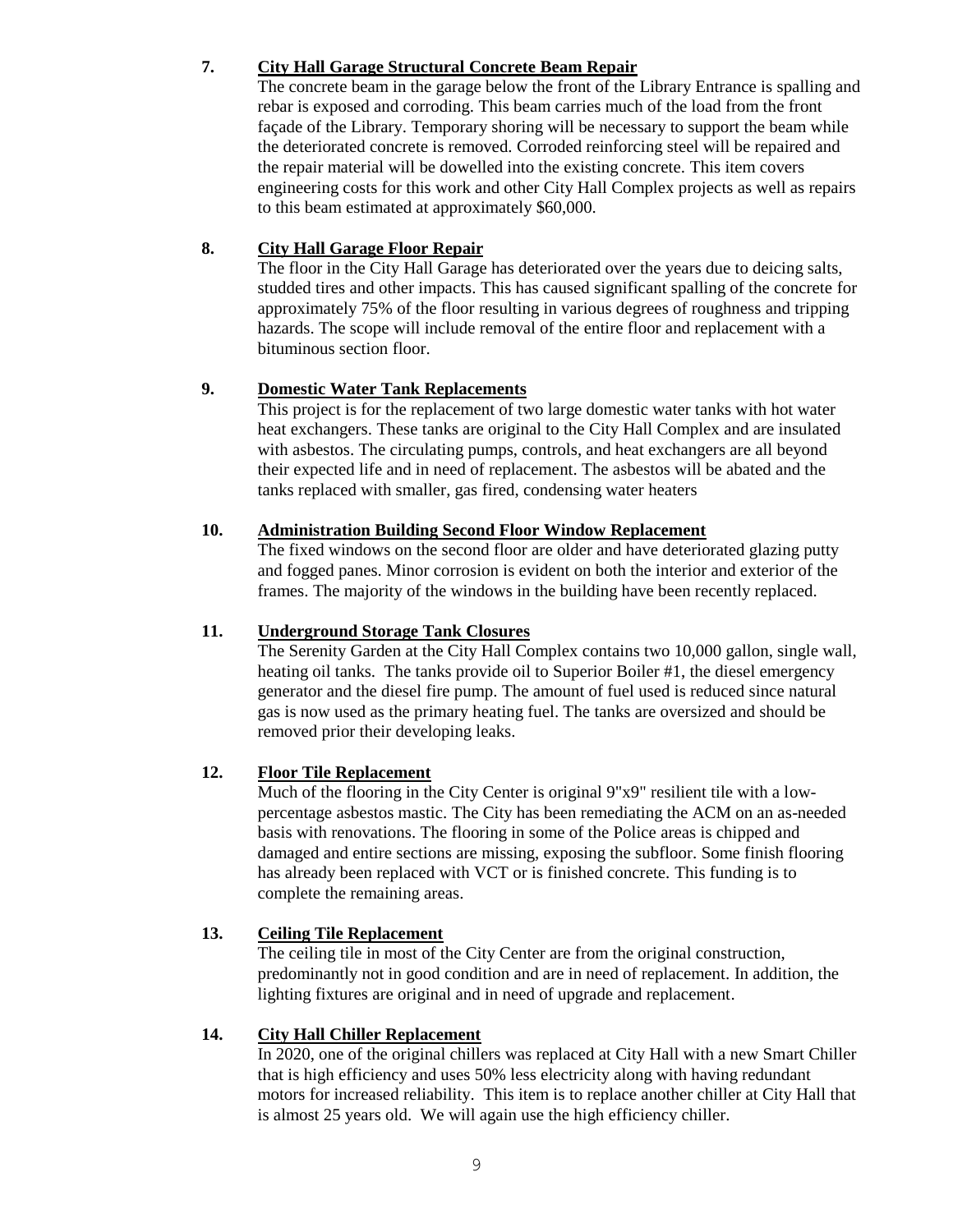## **VI. PUBLIC WORKS - GROUNDS**

## **1. Grounds Capital Improvements**

Funding in this item is to cover smaller capital project needs already identified such as improvements and renovations to athletic fields (grading, aerating, topsoil, and backstops), tennis court resurfacing, landscaping, tree removal/replacements, parking lot improvements, sidewalk replacements, pathway improvements, parks buildings, and equipment. Funds may also be used to cover our construction bids that come in high on other projects.

#### **2. Greenway - Saucon Park Ball Fields Connection**

This project provides for an extension of the Greenway to the ball fields at the north-end of Saucon Park off of Millside Drive, along with storm water improvements. Construction is anticipated to begin in the fall of 2021 and will be completed in 2022.

#### **3. Garbage/Packer Truck**

Purchase of a 16-cubic yard rear load garbage /packer truck to replace Unit #095, a 2011 garbage truck which is nearing 100,000 miles.

#### **4. Mack Heavy Duty Medium Dump Truck (Single Axle)**

This unit will be equipped with a plow package and salt spreader for snow operations, pulling leaf loaders, and hauling materials.

#### **5. Friendship Park Improvements**

This project will remove excess asphalt paving, eliminate vehicle parking areas in the park, and improve the landscaping.

#### **6. Rose Garden Improvements Phase II**

Various upgrades to the Rose Garden including flowers, walkways, benches, picnic tables, etc. Additional work will include the upgrade of the Rose plantings.

#### **7. Monocacy & Saucon Creek Stone Wall Repairs**

This project is to repair stone walls along the creek in Johnston Park and Saucon Park. Cost will be refined pursuant to future exclusions and preliminary design.

## **VII. PUBLIC WORKS - RECREATION**

#### **1. General Pool Improvements**

Improvements/renovations to pools, bathhouses, filter systems and related buildings based on recommendations of the Park and Pool Study of 2017 and arising needs.

## **2. Skating Rink**

Improvements/purchases of equipment as needed for operations and capital upgrades. Future plans also include purchase of a new Zamboni and renovation of restrooms.

#### **3. Ice Rink Sanitary Sewer Installation**

The Ice Rink on Illick's Mill Road is currently connected to an old septic system. This project is to run a new sanitary sewer line to Illick's Mill Road to service the Ice Rink. The old septic system will be abandoned.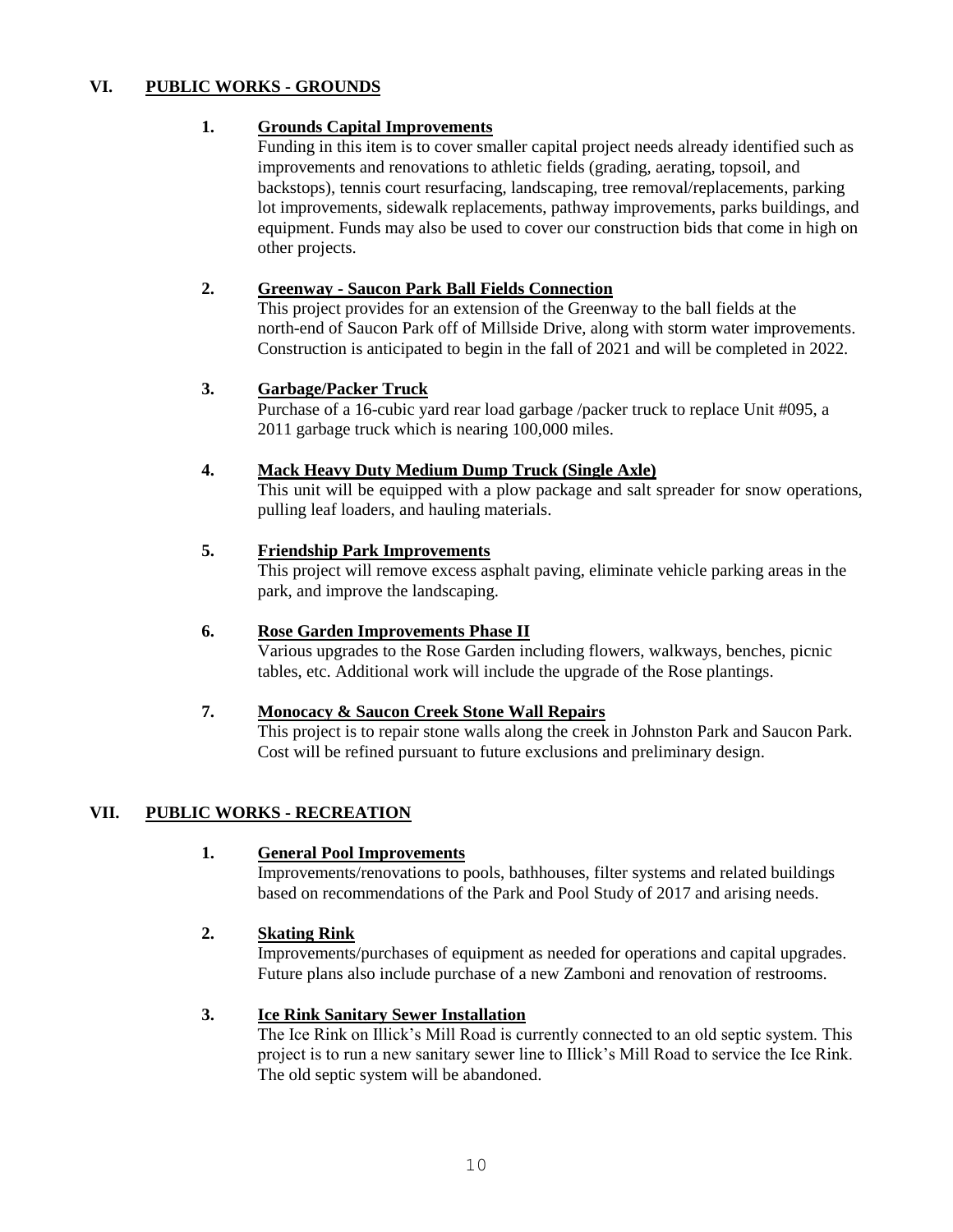## **VIII. PUBLIC WORKS - OTHER PROJECTS**

#### **1. Bridge Repairs**

The project is for maintenance and repair of ten (10) bridges the City is responsible for maintaining. Funding has been carried over to cover some larger projects. Repairs to South Main Street over the Monocacy Creek are anticipated in early 2022. The City is currently working on completing "Priority 0 and 1" repairs on 8th Ave Bridge deck with anticipated completion date in September 2021. Several of the remaining bridges are in need of significant repairs. The City receives regular inspection reports through the National Bridge Inspection System (NBIS). These reports detail needed repairs including concrete repair, deck overlay, deck and bearing rehabilitation and painting. The Public Works Department annually completes repairs that are within our expertise utilizing in-house forces. Much of the more complex work requires specialized bridge contractors. In addition, the NBIS inspections sometimes result in "Priority 1" repairs which must be addressed within a few months. Failure to make these repairs may result in further deterioration and greater future costs, as well as possible closures in extreme instances.

#### **2. Route 378 Lighting Replacement (Phase 1& 2)**

The scope of this project has been significantly reduced based on a design to only light the on and off ramps per PennDOT standards. Tests have been conducted starting in late 2015 by turning off the lights that are not located at the ramps. The results were found to be acceptable. Further evaluation and design will be conducted to finalize the plan to remove the unnecessary poles, replace the ramp poles and the underground electrical in a phased approach at a reduced cost to both the city and the state. There are currently 218 light poles along Route 378 and the light poles and electrical system conduits were installed in the early 1960s and have outlasted their expected lifespan. This replacement will be done in two phases. Phase 1 is to replace damaged light poles and break-a-way bases and remove unnecessary light poles. 107 light poles are anticipated to remain in service upon completion. Some of the pole structures are rusted and the metal has deteriorated at the bases from years of weather and salt causing them to become structurally unsound. All of the underground electrical system in PA 378 from the Hill to Hill Bridge to the PA 22 interchange including all of the ramps and overpasses is failing. The City owns the light poles and equally shares the maintenance and replacement costs with the State. The City has begun removing some of the lights that are not needed and we are billing Penn DOT for 50% of the costs. The revised project cost estimate is very preliminary, including pole replacements and underground electrical system upgrades, and will be refined during final design. The City has requested Penn DOT place this project on the TIP. Penn DOT has placed this project on the Long Range Transportation Plan with funding in future years (2031- 2045).

## **3. Citywide Wayfinding Signage**

A comprehensive effort to install a network of wayfinding signage is underway in both downtown areas and at several gateway entrances to the City. This project brands Bethlehem and provides improved wayfinding for tourists and visitors. Phase I was completed in 2018 and Phase 2 in 2021, design for Phase 3 is currently under way. Additional funds have been acquired from grants and donations to complete the final phases. Operating costs will be affected long term, but the signs are designed with durability and efficient maintenance in mind.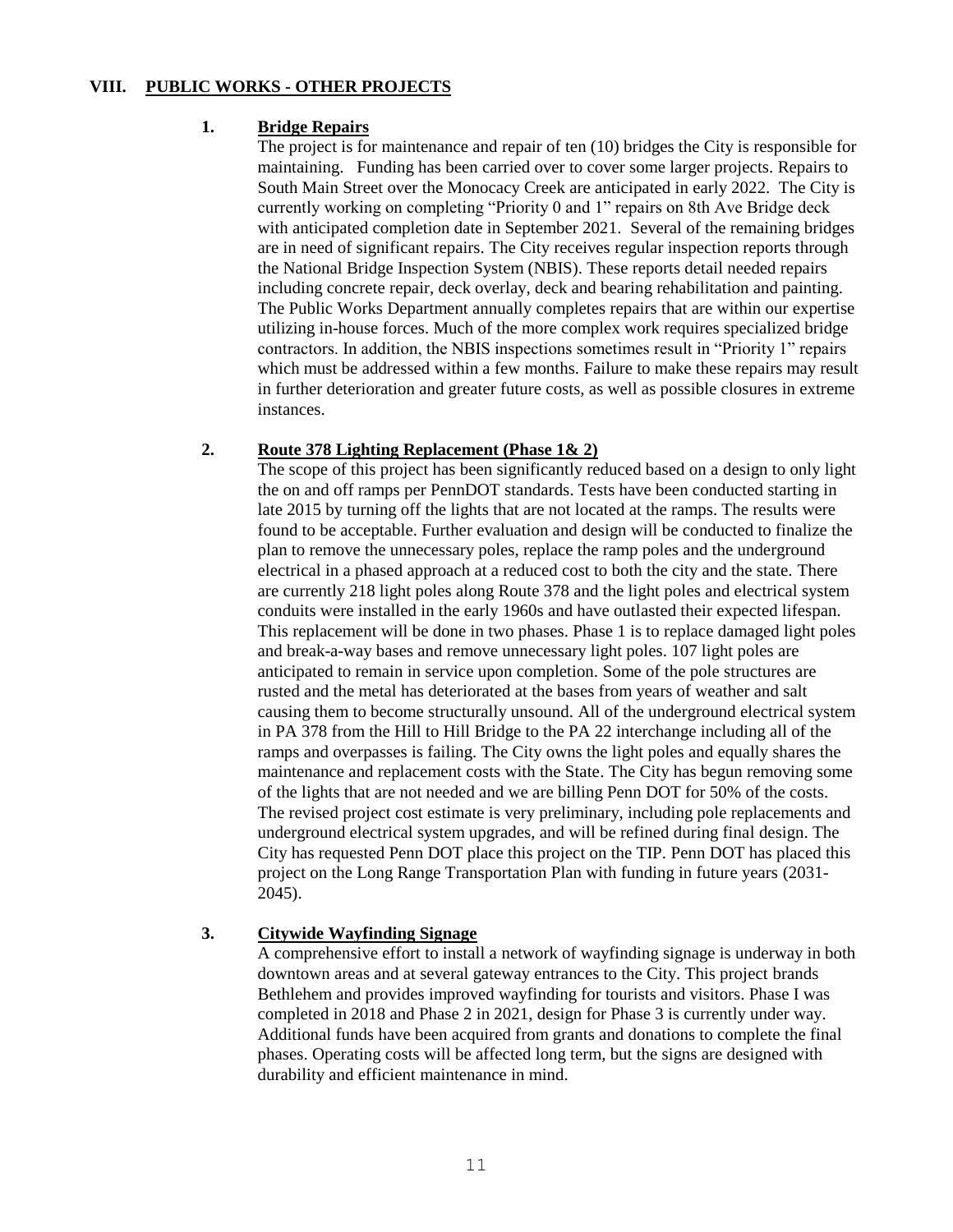#### **4. Service Truck Mechanical Bureau**

The Mechanical Bureau is requesting a replacement service truck. Currently the truck that is being utilized as a "service truck" is a 2000 Chevy pick-up truck with a fuel tank in the bed. It has no air compressor and there are no provisions for tools. Equipment items transported must be placed on the seat or behind the seat and must be transferred in and out as needed. This is time consuming and inefficient, especially for emergency call-outs. The Mechanical Bureau must perform maintenance and repair work on vehicles and equipment at various facilities and locations around the city as well as emergency repairs and refueling on the road. Ideally, to perform these tasks in an efficient, timely manner a service truck, designed and equipped with the proper tools and materials, is needed. This truck would be on a heavy-duty pick-up chassis with a mechanic service body. This body will incorporate cabinets and drawers for gas cans, jacks, tools, fluids, consumable aerosols and other items needed for on-site repairs. It would be equipped with an auxiliary fuel tank and pump for refueling pavers and heavy equipment at construction sites and fire apparatus at fire scenes and refilling several small refueling sites at bureaus around the city. It would also be equipped with a heavyduty air compressor for repairing tires on the road and for running multiple air tools including impact guns to remove lugs on large rims. It includes a lift gate to help transport large tires, oil drums and other heavy parts and is four-wheel drive for all weather use.

#### **5. Flood Control System**

The City inherited the responsibility for maintaining the Flood Control dike, buildings, the electrical system, pumps and motors at the Flood Control Station on the South Side on the Lehigh River from Bethlehem Steel. This account is to provide for capital expenditures for maintenance of this system. As a result of mounting needs (replacement of transformers and possibly pumps) and historical use of the pump house component of the station, the City re-evaluated the need for this component and recommended de-commissioning to the Corp of Engineers. In 2009 the Corp of Engineers and FEMA agreed that the pump component is not providing additional flood protection. Nevertheless, a re-delineation of the 100-year floodplain since abandoning the pumps is a change to the Flood Control System. The re-delineation results in minor additional shallow flooding areas, all within the former Bethlehem Steel plant, due primarily to storm sewer system capacity limitation, which exists regardless of the status of the pump stations. Although we are confident the pumping component of the Flood Control Station is no longer needed, this line item budgets for upgraded design and replacement in the event the City desires to restore the pump component of the system and restore the system to acceptable status under USACE regulations. Funds may be used for repairs to the remaining system and, in the event the pumps are permanently abandoned, funds may be used to abandon parts of the system.

#### **6. Southern End of the Monocacy Way Trail**

This project includes the upgrade and extension of the Monocacy Way trail from Schoenersville Road south to the D& L Trail at Sand Island. The project will include grade crossing enhancements at Schoenersville Road, at the intersection of Old York Road and Union Boulevard, at Spring Street and also at West Lehigh Street. The project will include trail signage as necessary. The funds amount is from planning and should be considered very preliminary.